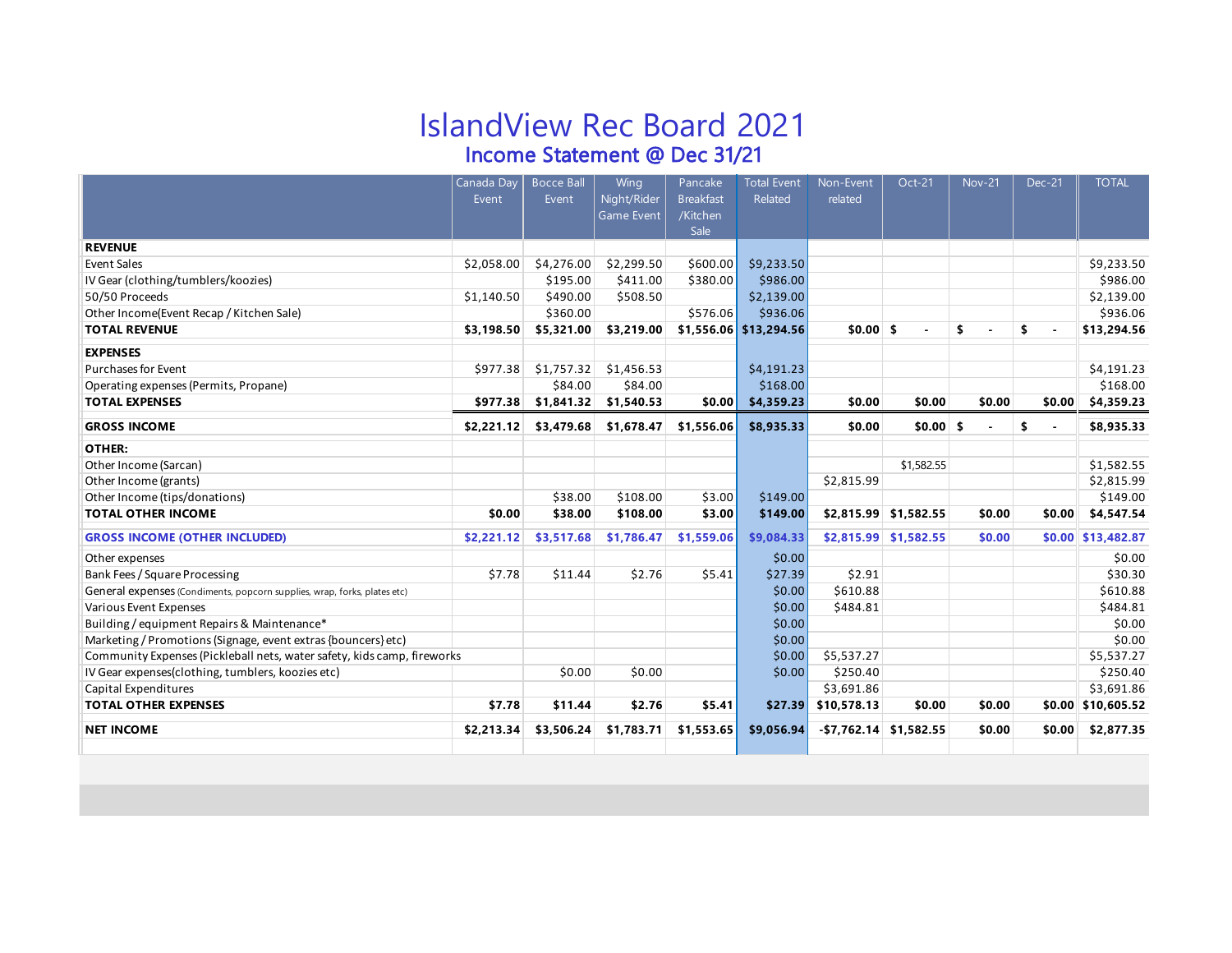#### **ISLAND VIEW REC BOARD EVENT EXPENSES VS REVENUE FOR 2021 YEAR**

|                                    |                                                                       | <b>Total Expenses</b>     |                   |                                                                            |                         |                                  |                                        | <b>Event Revenues:</b>             |                                                                           |                                                                           |
|------------------------------------|-----------------------------------------------------------------------|---------------------------|-------------------|----------------------------------------------------------------------------|-------------------------|----------------------------------|----------------------------------------|------------------------------------|---------------------------------------------------------------------------|---------------------------------------------------------------------------|
|                                    |                                                                       |                           |                   |                                                                            |                         |                                  |                                        |                                    |                                                                           |                                                                           |
| May 10, 2021                       | Flaman - Rings Infant Seat                                            | \$254.19 E                |                   | $A = $765.08$                                                              |                         |                                  | Canada Dav                             | <b>Canteen Sales</b>               | \$3,198.50                                                                |                                                                           |
| May 10, 2021<br>June 16, 2021      | Flaman - Basketball & nets<br>A1 Party Store - Gen Exp                | \$3,088.02 K<br>\$32.97   |                   | Cara Flaman                                                                |                         |                                  |                                        | 50/50<br>Clothing Sales            |                                                                           |                                                                           |
| June 25, 2021                      | Wholesale Kids                                                        | \$69.07                   |                   |                                                                            |                         |                                  |                                        |                                    |                                                                           |                                                                           |
| June 28, 2021                      | Lowes - Capital Expenditure                                           | \$603.84 J                |                   |                                                                            |                         |                                  | <b>Bocce Ball</b>                      | Canteen Sales                      |                                                                           |                                                                           |
| June 30, 2021<br>June 30, 2021     | <b>Bulyea Groceries - Water</b><br>Big Bobs Meats - Sausage           | \$10.00 B<br>\$490.00     |                   | $B = $1,429.90$                                                            |                         |                                  |                                        | 50/50<br><b>Bocce Registration</b> | \$5,359.00 \$5,321.00 + \$38.00 Tips                                      |                                                                           |
| June 30, 2021                      | D's Place - Gift Cert Cda Day                                         | \$100.00                  |                   |                                                                            |                         |                                  |                                        | <b>Clothing Sales</b>              |                                                                           |                                                                           |
| June 30, 2021                      | Costco - Gen Exp - Kid Camp                                           | \$78.09                   |                   |                                                                            |                         |                                  |                                        |                                    |                                                                           |                                                                           |
| June 30, 2021<br>July 1, 2021      | Wholesale Club - Gen & Kids<br>Dollarama - Kids Camp                  | \$161.13<br>\$191.09 G    |                   | $C = $1,300.57$                                                            |                         |                                  | Wing Night/Rider                       | Canteen Sales<br>50/50             | $$3,327.00$ $$3.129.00 + 108.00$ Tips                                     |                                                                           |
| July 1, 2021                       | Dollarama - Kids Camp                                                 | \$73.00 G                 |                   |                                                                            |                         |                                  |                                        | <b>Clothing Sales</b>              |                                                                           |                                                                           |
| July 2, 2021<br>July 7, 2021       | Wholesale - Cda, Gen & Kds<br>Walmart - Kids camp                     | \$765.08 A<br>\$115.40 G  |                   |                                                                            |                         |                                  | Pancake Breakfast &                    | Canteen Sales                      |                                                                           |                                                                           |
| July 7, 2021                       | Dollarama - Kids Camp                                                 | \$223.39 G                |                   |                                                                            |                         |                                  | Kitchen Item Sale                      | Kitchen Item Sales                 | $$1,559.06$   \$1,556.06 + 3.00 Tips                                      |                                                                           |
| July 8, 2021<br>July 11, 2021      | Mama Bears Den - Kids<br>Cassie Kiel - Water Safety                   | \$37.74 G<br>\$400.00     |                   | $D = $369.97$                                                              |                         |                                  |                                        | <b>Clothing Sales</b>              |                                                                           |                                                                           |
| July 13, 2021                      | Dollarama - Baskets Cda                                               | \$48.16 D                 |                   |                                                                            |                         |                                  | Sarcan Deposits                        |                                    | \$1.582.55                                                                |                                                                           |
| July 13, 2021<br>July 13, 2021     | Michaels - Gen Exp<br>Costco - Gen Exp                                | \$44.92<br>\$18.86        |                   |                                                                            |                         |                                  | <b>Grant Revenues</b>                  |                                    | \$2,815.99                                                                |                                                                           |
| July 20, 2021                      | Diggers - Propane                                                     | \$113.78 B                |                   | $E = $1.537.85$                                                            |                         |                                  |                                        | <b>TOTAL REVENUES</b>              | \$17,842.10                                                               |                                                                           |
| July 20, 2021                      | Amazon - Community                                                    | \$217.76 E                |                   |                                                                            |                         |                                  |                                        |                                    |                                                                           |                                                                           |
| July 22, 2021<br>July 27, 2021     | SLGA - Permit Boccce<br>A! Party Store - Various                      | \$84.00 E<br>\$138.75 E   |                   |                                                                            |                         |                                  |                                        |                                    |                                                                           |                                                                           |
| July 28, 2021                      | Cdn Tire - Air Horns Bocce                                            | \$38.84 B                 |                   | $F = $46.38$                                                               | Short Paid - Owe \$3.20 |                                  |                                        | <b>Deposits:</b>                   |                                                                           |                                                                           |
| July 28, 2021<br>July 28, 2021     | Sobeys Liquor - Bocce<br>Dollarama - Bocce                            | \$1,257.28 B<br>$$7.94$ D |                   |                                                                            |                         |                                  | July 8/21                              |                                    | \$1.861.00 Canada Day Cash                                                |                                                                           |
| July 28, 2021                      | <b>Bulyea Groceries - Water</b>                                       | \$10.00B                  |                   |                                                                            |                         |                                  | July 5/21 (194.22)                     | \$197.00                           | Canada Day Square                                                         |                                                                           |
| July 28, 2021                      | <b>Costco - Tumblers &amp; Various</b>                                | \$95.08 D                 |                   | $G = $640.62$                                                              |                         |                                  | July 8/21                              | \$1,140.50                         | Canada Day 50/50                                                          |                                                                           |
| July 29, 2021<br>July 29, 2021     | Costco - Various Events - pop<br>Lifeguarddepot.com - Cmty            | \$12.77D<br>\$401.52 E    |                   | Kid Camp Expenses - Leslie Wilker                                          |                         |                                  | Aug 5/21<br>Aug 3/21 (744.56)          | \$3,753.00                         | Bocce Ball Cash +<br>\$752.00 Bocce Ball Square                           | \$3500.00 + 215.00 Reg<br>Fees $+38.00$ tips                              |
| July 29, 2021                      | Wholesale - Gen, Event& Vario                                         | \$357.63 E                |                   |                                                                            |                         |                                  | Aug 5/21                               | \$490.00                           | Bocce Ball 50/50                                                          |                                                                           |
| July 30, 2021                      | Lumsden Market - Jam                                                  | \$24.00                   |                   | $H = $189.74$                                                              |                         |                                  | $Jul-21$                               |                                    | \$340.00 Etransfers Received *July 2021                                   |                                                                           |
| July 30, 2021<br>July 30, 2021     | Dollarama - Tape Measure<br>Dollarama - Tape Measure s                | \$3.33<br>\$16.70         |                   |                                                                            |                         |                                  | Sept 10/21<br>Aug 10/21                | \$1,723.50                         | Wing Night Cash<br>\$90.00 Square Clothig                                 |                                                                           |
| July 30, 2021                      | Wholesale - Var & Gen                                                 | \$101.01                  |                   | $I = $24.00$                                                               |                         |                                  | Aug 23/21 (573.24)                     | \$576.00                           | Wing Night Square                                                         |                                                                           |
| July 30, 2021                      | <b>Big Bobs Meats - Various</b>                                       | \$255.00                  |                   | Cash to Debbie                                                             |                         |                                  | Sept 10/21                             |                                    |                                                                           | \$616.50 Wing Night 50/50 <= \$508.50 + 108.00tips                        |
| August 9, 2021<br>August 9, 2021   | Wholesale Blanks - Koozies<br>SLGA - Permit Wing                      | \$161.64 D<br>\$84.00 E   |                   |                                                                            |                         |                                  | Sept 10/21<br>Aug-21                   | \$231.00                           | \$90.00 Wing Night Clothing<br>Etransfers Received * Aug 2021             |                                                                           |
| August 10, 2021                    | Costco - Tumblers                                                     | \$44.38 D                 |                   | $J = $603.84$                                                              |                         |                                  | Sept 10/21                             |                                    |                                                                           | \$597.50 Panckake Breakfast Cash + \$594.50 + 3.00 tips                   |
| August 13, 2021<br>August 18, 2021 | Walmart - Kids/community<br>Sobeys Liquor - Wing                      | \$155.03<br>\$475.57 C    |                   | <b>Blair Wagner</b>                                                        |                         |                                  | Sept 7/21 (205.59)<br>$Sep-21$         | \$147.56                           | \$209.00 Pancake Breakfast Square<br>Etransfers Received *Sept 2021       |                                                                           |
| August 18, 2021                    | Centennial - Wings                                                    | \$825.00 C                |                   |                                                                            |                         |                                  | Sept 10/21                             | \$290.00                           | Pancake I.V. Gear                                                         |                                                                           |
| August 20, 2021<br>August 20, 2021 | Costco - Sauces<br>Wholesale - sauces                                 | \$21.68 F<br>\$24,70 F    |                   | K=\$3,088.02                                                               |                         |                                  | Dec 29/21<br>Dec 29/21                 | \$90.00<br>\$225.00                | Revenue - kids camp<br>Check for Sale of final items                      |                                                                           |
| August 27, 2021                    | Amazon - Kids/community                                               | \$99.74 H                 |                   | <b>Flaman Sales</b>                                                        |                         |                                  |                                        | \$13,419.56                        | <b>Total Event Deposits</b>                                               | \$24.00 short (vs Revenues)                                               |
| August 29, 2021<br>August 29, 2021 | Toys R Us - Community -<br>Cdn Tire-Deck Boxes for Equip              | \$52.90<br>\$447.53       |                   |                                                                            |                         | Non Event<br>Deposits            |                                        |                                    |                                                                           | due to cash payout                                                        |
| September 1, 2021                  | Costco - pancake mix                                                  | \$19.58                   |                   |                                                                            |                         |                                  | July 19/21                             | \$725.95 Sarcan                    |                                                                           |                                                                           |
|                                    | September 3, 2021 Big Bobs Meats - Sausage<br><b>RVIV - Fireworks</b> | \$90.00 H                 |                   |                                                                            |                         |                                  | Oct 14/21                              | \$856.60                           | Sarcan                                                                    |                                                                           |
| August 27, 2021                    |                                                                       | \$2,492.35                |                   |                                                                            |                         |                                  |                                        |                                    | \$1,582.55 Total Non Event Deposits                                       |                                                                           |
|                                    |                                                                       | \$14,934.44               |                   |                                                                            |                         | <b>RVIV Deposit</b><br>Transfers | 31-Dec-21                              |                                    | \$844.99 Water Safety Grant Repay                                         |                                                                           |
|                                    |                                                                       |                           |                   |                                                                            |                         |                                  | 31-Dec-21                              |                                    | \$1,971.00 Community Grant Repay                                          |                                                                           |
|                                    |                                                                       |                           |                   |                                                                            |                         |                                  |                                        |                                    | \$2.815.99 Total Other Deposits                                           |                                                                           |
|                                    | TOTAL OF ALL EXPENSES / PAYOUTS                                       |                           |                   |                                                                            |                         |                                  |                                        |                                    |                                                                           |                                                                           |
|                                    |                                                                       | \$14,934.44               |                   |                                                                            |                         |                                  |                                        |                                    |                                                                           |                                                                           |
|                                    |                                                                       |                           |                   |                                                                            |                         |                                  |                                        |                                    | \$17,818.10 Total Deposits                                                | ** \$17,818.10 + \$24.00 = \$17,842.10<br>short (vs Revenues) due to cash |
|                                    |                                                                       |                           |                   |                                                                            |                         |                                  |                                        |                                    |                                                                           | payout                                                                    |
|                                    |                                                                       |                           |                   |                                                                            |                         |                                  |                                        |                                    |                                                                           |                                                                           |
|                                    |                                                                       |                           |                   |                                                                            |                         |                                  |                                        |                                    |                                                                           |                                                                           |
|                                    |                                                                       |                           |                   |                                                                            |                         |                                  |                                        |                                    |                                                                           |                                                                           |
|                                    | <b>Equipment/Special Purchases:</b>                                   |                           |                   |                                                                            |                         | <b>Bank/Square</b>               |                                        |                                    |                                                                           |                                                                           |
|                                    | <b>Ring for Infant Seats</b>                                          | \$254.19                  |                   |                                                                            |                         | charges & fees                   | June 30/21<br>July 31/21               |                                    | \$3.00 Interac Fees - June<br>\$2.00 Interac Fees - July                  |                                                                           |
|                                    | Flaman Sales - Basketball back                                        | \$3,088.02                |                   | **basketball backstops & nets for new area by office                       |                         |                                  | July 5/19                              | \$2.78                             | Square Fees - Cda Day Event                                               |                                                                           |
|                                    | Lowes<br>Water Safety                                                 | \$603.84<br>\$400.00      | **Gas Griddle     | **Lifeguard instructed classes                                             |                         |                                  | August 29/21<br>August 3/21            | \$4.00<br>\$7.44                   | Interac Fees - August<br>Square Fees - Bocce Ball Event                   |                                                                           |
|                                    | Amazon                                                                | \$217.76                  | **Pickleball Nets |                                                                            |                         |                                  | August 10/21                           |                                    | \$2.91 Square Fees - Clothing                                             |                                                                           |
|                                    | LifeguardDepot.com<br>Amazon                                          | \$401.52<br>\$99.74       |                   | **New Buoys to mark safe swim area<br>**Height adjustable basketball Sstem |                         |                                  | August 23/21<br>September 7/21         |                                    | \$2.76 Square Fees - Wing Night<br>\$3.41 Square Fees - Pancake Breakfast |                                                                           |
|                                    | Toys R Us                                                             | \$52.90                   |                   | **Basketballs/Footballs                                                    |                         |                                  | September 11/21                        | \$2.00                             | Interac Fee - September                                                   |                                                                           |
|                                    | Canadian Tire<br>Resort Villge of Island View                         | \$447.53<br>\$2,492.3     | Fireworks         | **Deckboxes for outdoor play equipment, raquets, basketballs etc           |                         |                                  |                                        |                                    | \$30.30 Total Bank/Square Fees to Dec 31/21                               |                                                                           |
|                                    | <b>Total Special Purchases</b>                                        | \$8,057.85                |                   |                                                                            |                         |                                  |                                        |                                    |                                                                           |                                                                           |
|                                    |                                                                       |                           |                   |                                                                            |                         |                                  |                                        |                                    |                                                                           |                                                                           |
|                                    |                                                                       |                           |                   |                                                                            |                         |                                  |                                        |                                    |                                                                           |                                                                           |
|                                    | <b>NET PROFIT CALCULATION</b>                                         |                           |                   |                                                                            |                         |                                  | December 31, 2020 Bank Balance Forward |                                    | \$9,324.64                                                                |                                                                           |
|                                    | <b>TOTAL REVENUES</b>                                                 | \$17,842.10               |                   |                                                                            |                         | <b>TOTAL EVENT REVENUES</b>      |                                        |                                    | \$17,842.10                                                               |                                                                           |
|                                    | <b>LESS ALL PAYOUTS</b>                                               | \$14,934.44               |                   |                                                                            |                         |                                  | <b>LESS BANK FEES/SQUARE CHARGES</b>   |                                    | $-530.30$                                                                 |                                                                           |
|                                    | LESS BANK/SQUARE FEES                                                 | \$30.30                   |                   |                                                                            |                         |                                  | LESS TOTAL EXPENSES / PAYOUTS          |                                    | $-$14,934.44$                                                             |                                                                           |
|                                    |                                                                       |                           |                   |                                                                            |                         | TOTAL OVERALL NET PROFIT         |                                        |                                    | \$2,877.36                                                                |                                                                           |
|                                    | <b>NET OVERALL PROFIT</b>                                             | \$2,877.36                |                   |                                                                            |                         |                                  | ADD DEC 31,2020 BANK BALANCE           |                                    | \$9,324.64                                                                |                                                                           |
|                                    |                                                                       |                           |                   |                                                                            |                         | <b>TOTAL</b>                     |                                        |                                    | \$12,202.00                                                               |                                                                           |
|                                    |                                                                       |                           |                   |                                                                            |                         |                                  | ADD AP BALANCE OWING - CALVIN BECKER   |                                    | \$3.20                                                                    |                                                                           |
|                                    |                                                                       |                           |                   |                                                                            |                         |                                  |                                        |                                    | \$12,205.20                                                               |                                                                           |

**\$0.00**

**\$12,205.20**

**BANK BALANCE @ DECEMBER 31, 2021**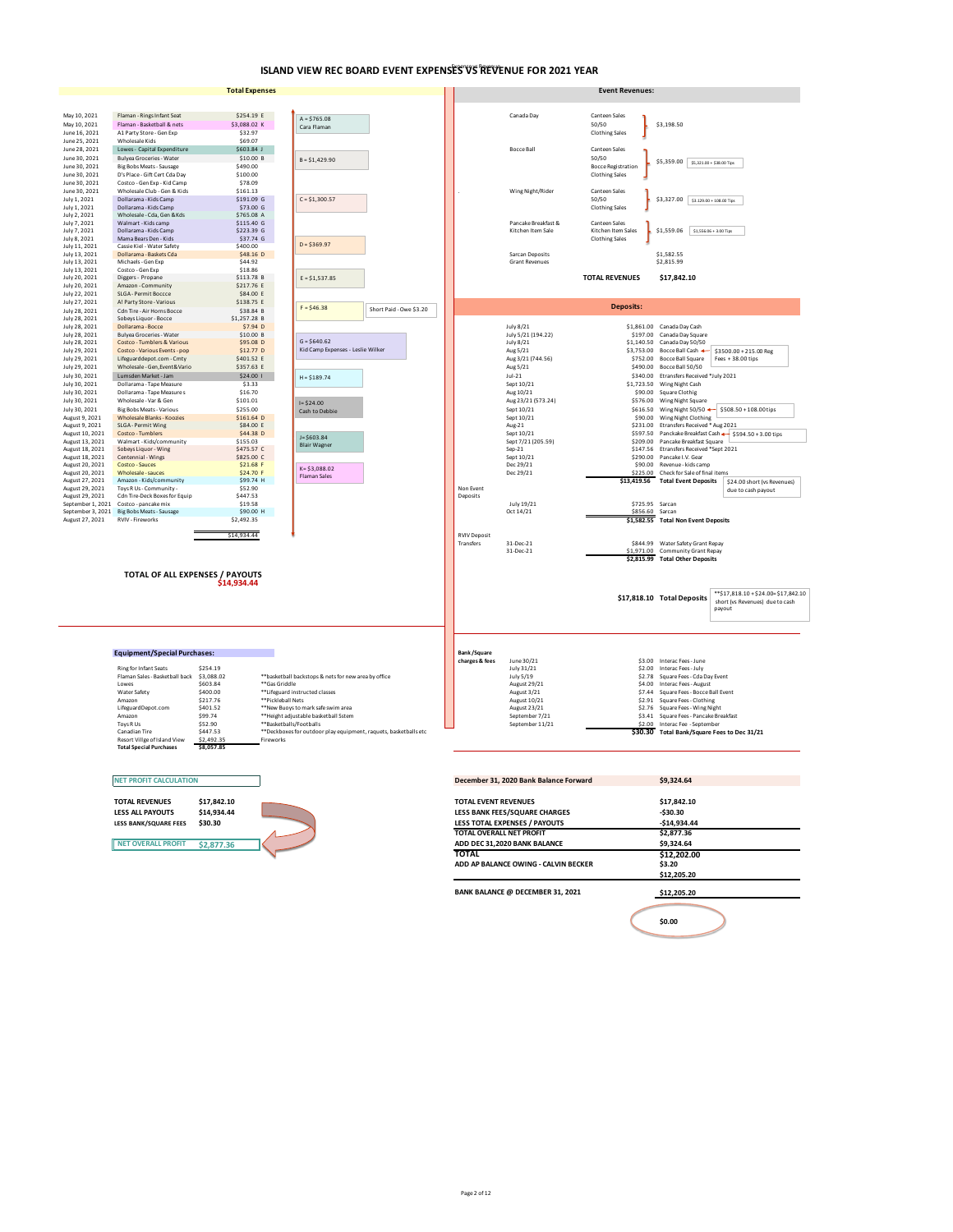**ISLAND VIEW REC BOARD CANADA DAY EVENT (JUNE 29TH)**

# **ISLAND VIEW REC BOARD CANADA DAY EVENT 2021 - JULY 3RD**

| $4$ tem #     | Item/Product              | Item/description                  | <b>Product ID</b> | <b>Opening Qty</b> | Purchase<br>price ea | Purchase Value | Selling Price Profit per<br>ea. | unit |        | <b>Example Total Items</b><br>Sold | <b>Total Profit</b> | Quantity on<br>Hand | Event Sales \$ |
|---------------|---------------------------|-----------------------------------|-------------------|--------------------|----------------------|----------------|---------------------------------|------|--------|------------------------------------|---------------------|---------------------|----------------|
|               | Food                      | Pancake Breakfast LG              | PBLG              |                    |                      | \$0.00         | \$6.00                          |      | \$6.00 | 244                                | \$1,464.00          | $\mathbf 0$         | \$1,464.00     |
|               | Food                      | Pancake Breakfast SM              | PBSM              |                    |                      | \$0.00         | \$2.00                          |      | \$2.00 | 77                                 | \$154.00            | $\mathbf 0$         | \$154.00       |
|               |                           | 50/50                             | 50/50             |                    |                      | \$2,281.00     |                                 |      |        | 0.5                                | \$1,140.50          |                     |                |
|               |                           | Square Sales                      |                   |                    |                      | \$197.00       |                                 |      |        |                                    |                     | \$0.00              |                |
|               |                           | CANTEEN SALES (slips not written) |                   |                    |                      | \$0.00         |                                 |      |        |                                    | \$440.00            | \$0.00              | \$440.00       |
| <b>TOTALS</b> | <b>INVENTORY ITEMS: 2</b> |                                   |                   | 0                  |                      |                |                                 |      |        |                                    |                     |                     | \$2,058.00     |

\*Canteen Sales (Pop - Chips, Cotton Candy, Ice Cream etc. Do Not Have breakout slips~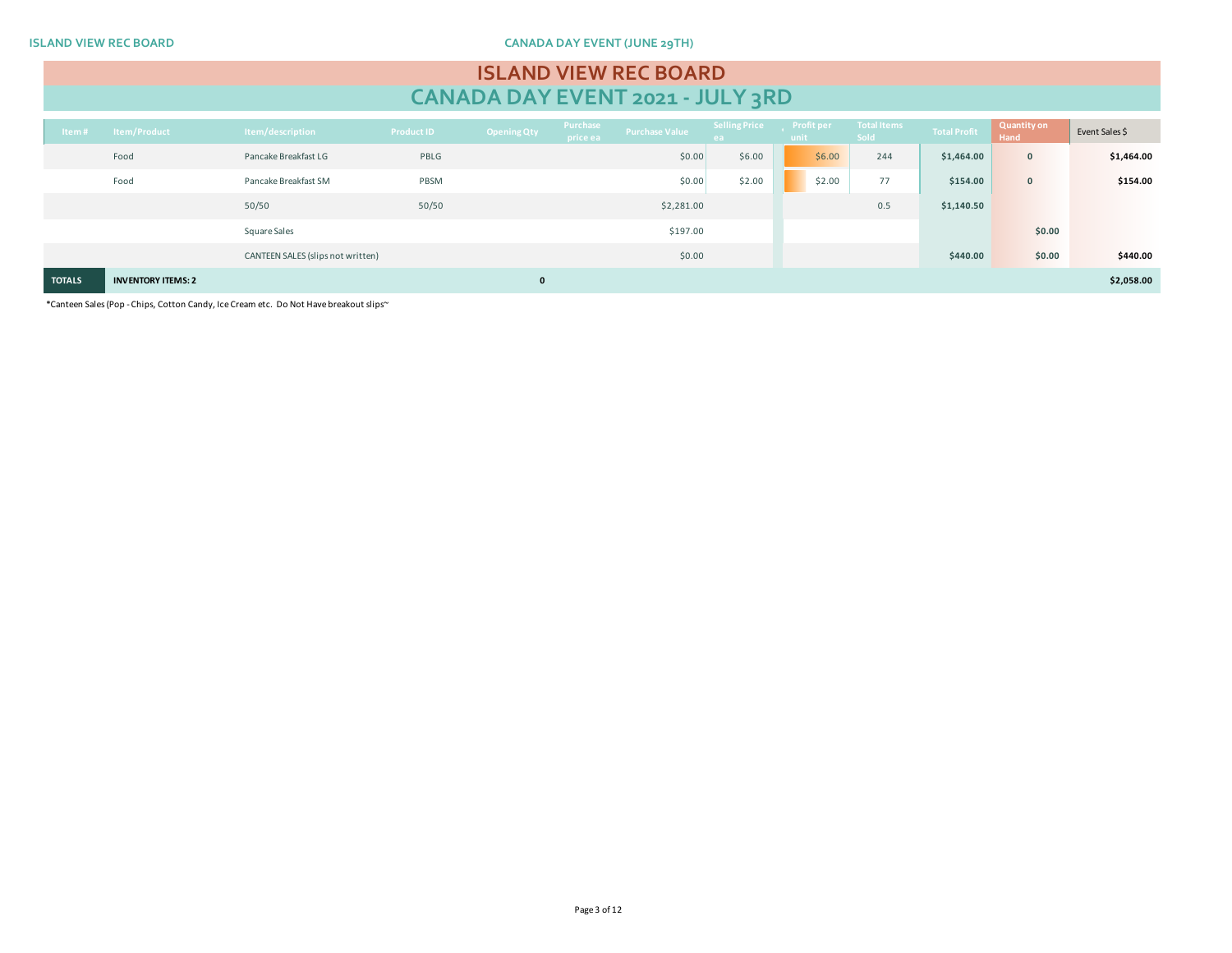# **ALL PAYOUTS UP TO EVENT DAY (CANADA DAY)**

| Item# | Date       | <b>Purchased From</b>       | <b>Total Amt</b> | Event/Description                  | <b>Reimbursed To:</b> |
|-------|------------|-----------------------------|------------------|------------------------------------|-----------------------|
|       | JUNE 30/21 | <b>BIG BOBS MEATS</b>       | \$490.00         | SAUSAGE                            | PD BY INTERAC         |
|       | JUNE 30/21 | D'S PLACE                   | \$100.00         | <b>PRIZES FOR EVENTS</b>           | PD BY INTERAC         |
|       | JULY 2/21  | WHOLESALE CLUB              | \$339.22         | POP/TANG/SYRUP/EGGS/BREAD/MILK ETC | Cara Flaman           |
|       | JULY 2/21  | DOLLARAMA                   | \$48.16          | BASKETS FOR CDA DAY WINNERS        | Nancy Kaweski         |
|       |            |                             |                  |                                    |                       |
|       |            | <b>TOTAL EVENT EXPENSES</b> | \$977.38         |                                    |                       |
|       |            |                             |                  |                                    |                       |

| <b>CANADA DAY EVENT SALES</b>                    | \$2,058.00 |
|--------------------------------------------------|------------|
| <b>LESS EVENT EXPENSES</b>                       | $-5977.38$ |
| PLUS 50/50 SALES                                 | \$1,140.50 |
| PLUS IV GEAR SALES (CLOTHING, TUMBLERS, KOOZIES) | \$0.00     |
| <b>TOTAL NET PROFIT</b>                          | \$2,221.12 |

TOTAL SALES = \$ 2,058.00 + 1140.50 = \$3,198.50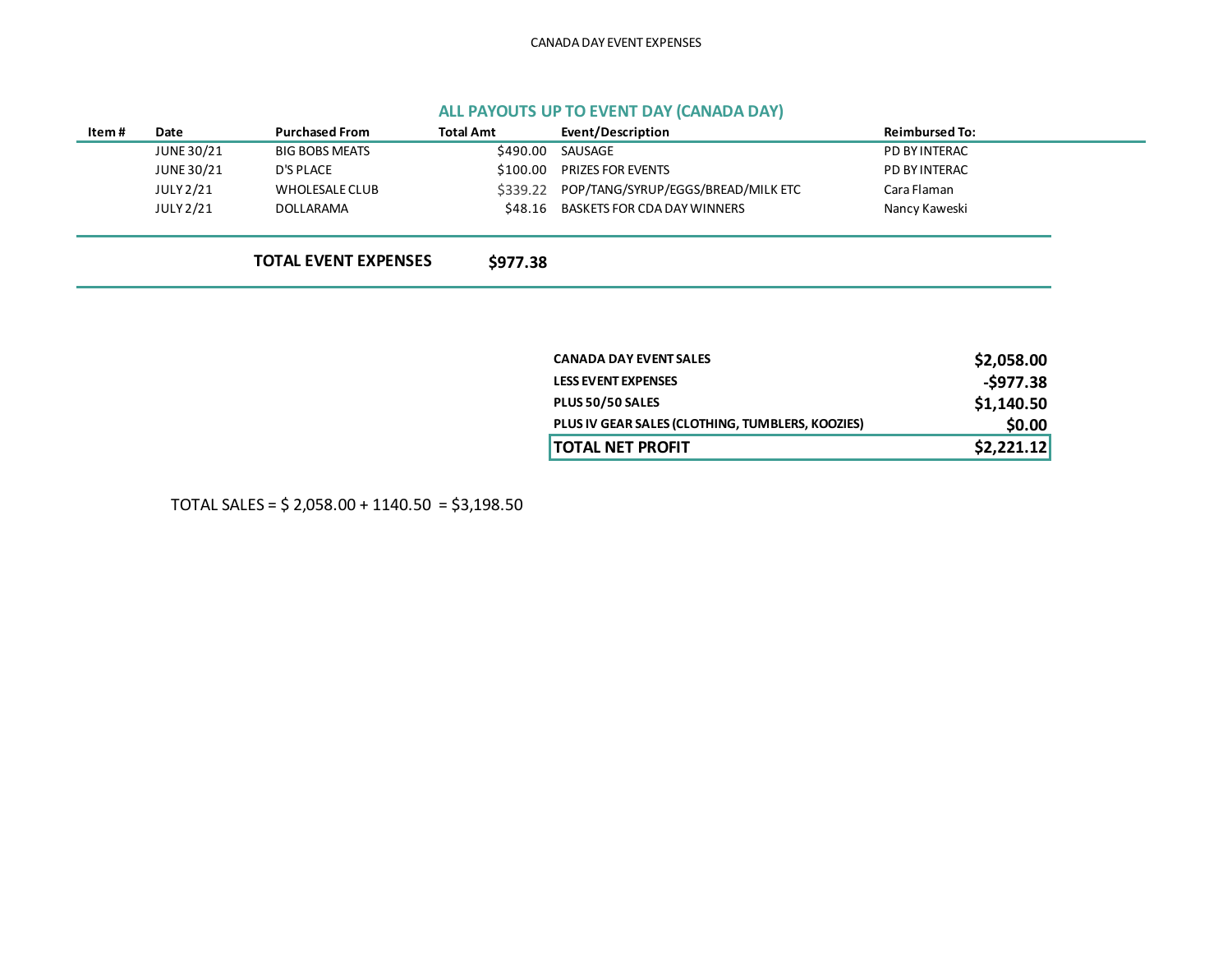|                                    | <b>ISLAND VIEW REC BOARD</b> |  |
|------------------------------------|------------------------------|--|
| BOCCE BALL EVENT - AUG 3RD - SALES |                              |  |

| Item#         | Item/Product              | Item/description                                 | <b>Product ID</b> | Opening Qty    | <b>New</b><br>Purchases | Purchase<br>price ea | <b>Current</b><br>Purchase Value ea | Selling Price | <b>Profit Per</b> | Total Items<br>Sold | <b>Total Profit</b> | <b>TOTAL QTY @ END</b><br>OF EVENT | Event Sales \$ |
|---------------|---------------------------|--------------------------------------------------|-------------------|----------------|-------------------------|----------------------|-------------------------------------|---------------|-------------------|---------------------|---------------------|------------------------------------|----------------|
|               | Beverages (Adult)         | Coors Light                                      | CL                | $\mathsf{O}$   | 72                      |                      |                                     | \$5.00        |                   | 72                  | \$0.00              | $\mathsf{O}\xspace$                | \$360.00       |
|               | Beverages (Adult)         | Molson Canadian                                  | CDN               | $\overline{0}$ | 72                      |                      |                                     | \$5.00        |                   | 72                  | \$0.00              | $\mathbf 0$                        | \$360.00       |
|               | Beverages (Adult)         | <b>Bud Light</b>                                 | <b>BL</b>         | $\mathsf{O}$   | 312                     |                      |                                     | \$5.00        |                   | 312                 | \$0.00              | $\mathsf{O}\xspace$                | \$1,560.00     |
|               | Beverages (Adult)         | Pilsner                                          | PIL               | $\mathbf 0$    | 48                      |                      |                                     | \$5.00        |                   | 48                  | \$0.00              | $\mathsf{O}\xspace$                | \$240.00       |
|               | Beverages (Adult)         | American Vintage                                 | AV                | $\overline{0}$ | 24                      |                      |                                     | \$6.00        |                   | 24                  | \$0.00              | $\mathsf{O}\xspace$                | \$144.00       |
|               | Beverages (Adult)         | Okanagan/Mikes Variety                           | MO                | $\circ$        | 54                      |                      |                                     | \$6.00        |                   | 54                  | \$0.00              | $\mathsf{O}\xspace$                | \$324.00       |
|               | Food                      | French Toast Bkfst                               | FTBL              | $\overline{0}$ | 177                     |                      |                                     | \$6.00        | \$6.00            | 177                 | \$1,062.00          | $\mathbb O$                        | \$1,062.00     |
|               | Snacks                    |                                                  |                   |                |                         |                      |                                     |               |                   |                     | \$0.00              | $\mathbf{0}$                       | \$0.00         |
|               |                           |                                                  |                   |                |                         |                      |                                     |               |                   |                     | \$0.00              |                                    | \$0.00         |
|               |                           | E-Transfers In (Misc Rev - Kid<br>Camp, IV Gear) |                   |                |                         | 195.00               |                                     |               |                   |                     | \$195.00            |                                    |                |
|               |                           | 50/50                                            |                   |                |                         | 980.00               |                                     |               |                   | 0.50                | \$490.00            |                                    |                |
|               |                           | <b>COOKSHACK SALES</b>                           |                   |                |                         | 226.00               |                                     |               |                   |                     | \$0.00              |                                    | \$226.00       |
|               |                           | Tips                                             |                   |                |                         | 38.00                |                                     |               |                   |                     | \$0.00              |                                    |                |
|               |                           | <b>Bocce Registration</b>                        |                   |                |                         | 360.00               |                                     |               |                   |                     | \$360.00            |                                    |                |
| <b>TOTALS</b> | <b>INVENTORY ITEMS: 8</b> |                                                  |                   |                |                         |                      |                                     |               |                   |                     |                     |                                    | \$4,276.00     |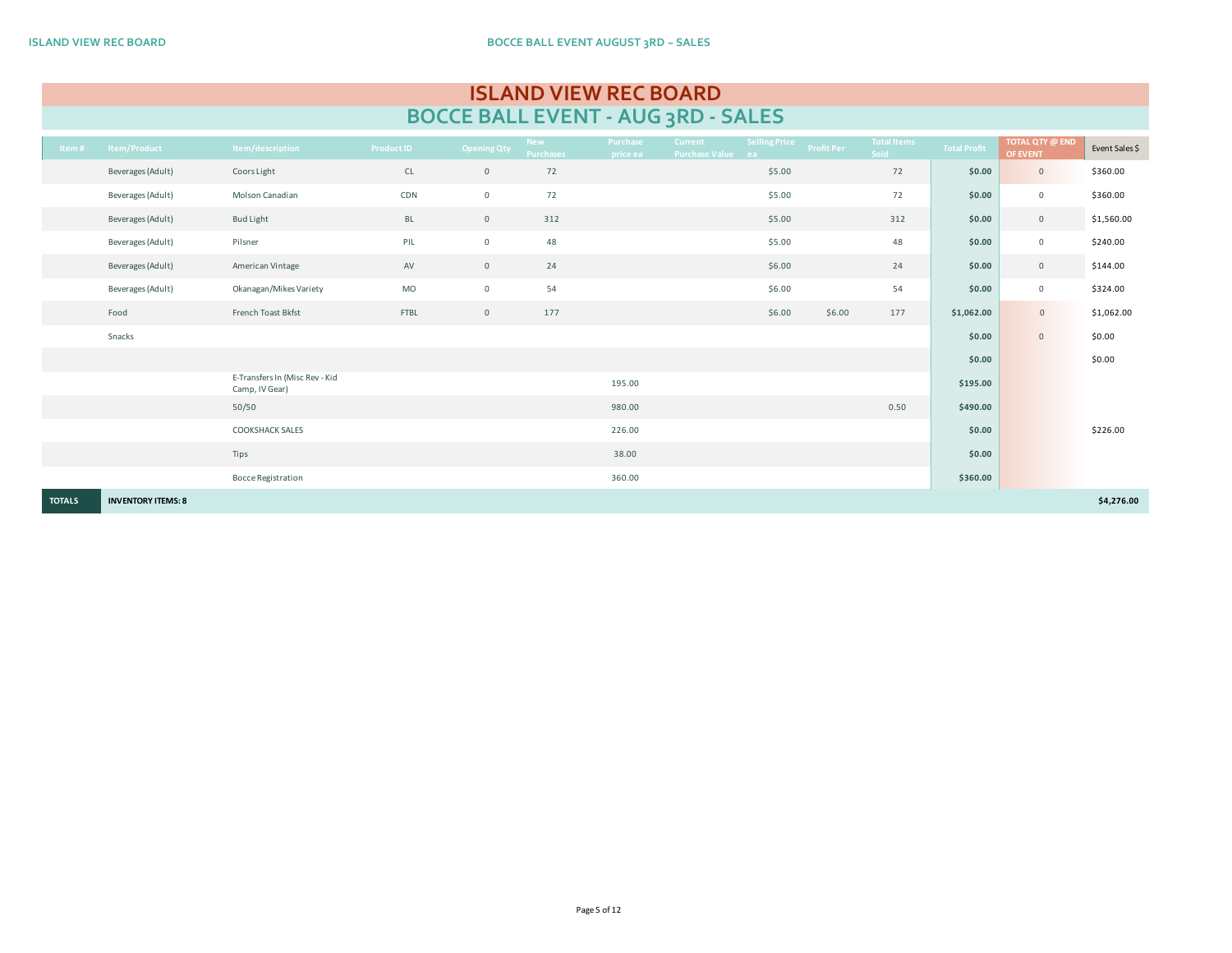## BOCCE BALL EVENT EXPENSES

| Item# | <b>Purchased From</b><br>Date |                 | <b>Total Amt</b> |            | Event/Description        | <b>Reimbursed To:</b>      |
|-------|-------------------------------|-----------------|------------------|------------|--------------------------|----------------------------|
|       | July 28, 2021                 | Canadian Tire   |                  | \$38.84    | Air Horn                 | Malcolm & Lois Manz        |
|       | July 28, 2021                 | Sobey's Liguor  |                  | \$1,257.28 | Liauor                   | Malcolm & Lois Manz        |
|       | July 28, 2021                 | Dollarma        |                  | \$7.94     | Party Trophies, Smarties | Nancy Kaweski              |
|       | July 29, 2021                 | Wholesale Club. | *                | \$135.36   | Eggs, milk, Bread        | Cara Flaman                |
|       | July 20, 2021                 | <b>SLGA</b>     |                  | \$84.00    | Permit                   | Cara Flaman                |
|       | July 30, 2021                 | TGP             |                  | \$24.00    | Jam                      | Debbie Elliott (Paid Cash) |
|       | July 13, 2021                 | Costco          |                  | \$18.86    | Unknown                  | Interac fr Acct            |
|       | July 30, 2021                 | Dollarama       |                  | \$3.33     | Tape Measure             | Interac fr Acct            |
|       | July 30, 2021                 | Big Bob's       |                  | \$255.00   | Sausage                  | Interac fr Acct            |
|       | July 30, 2021                 | Dollarama       |                  | \$16.71    | Tape measures            | Interac fr Acct            |
|       |                               |                 |                  |            |                          |                            |

# **ALL PAYOUTS UP TO EVENT DAY (BOCCE BALL)**

**TOTAL EVENT EXPENSES \$1,841.32**

| <b>TOTAL NET PROFIT</b>        | \$3,479.68   |
|--------------------------------|--------------|
| 50/50 SALES                    | \$490.00     |
| MISC REVENUE (KC & IV GEAR)    | \$195.00     |
| <b>BOCCE BALL REGISTRATION</b> | \$360.00     |
| <b>LESS EVENT EXPENSES</b>     | $-$1,841.32$ |
| <b>BOCCE BALL EVENT SALES</b>  | \$4,276.00   |

TOTAL SALES = \$4276.00 + 360.00 + 195.00 + 490.00 =\$5321.00 + 38.00 TIPS = \$5,359.00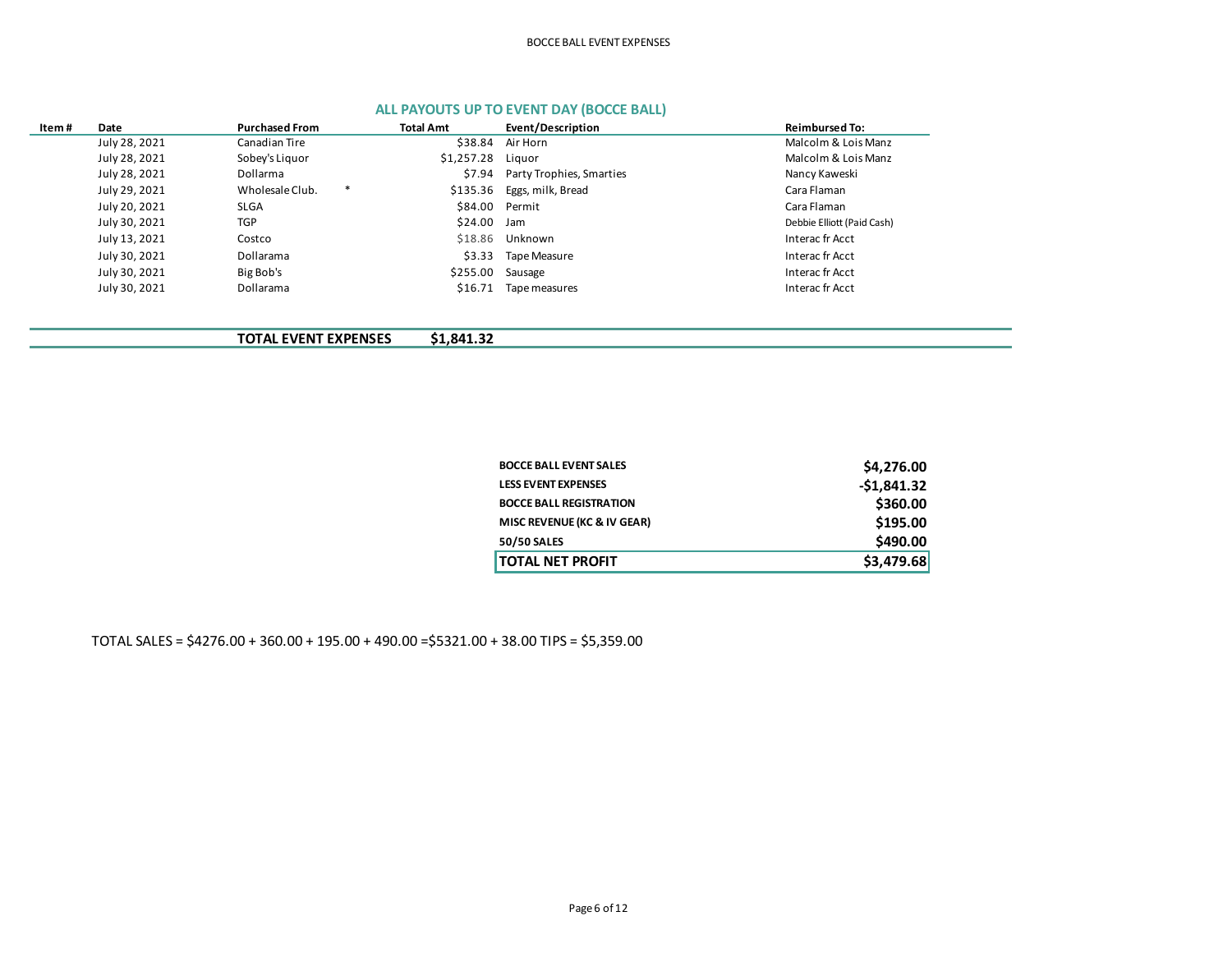| <b>ISLAND VIEW REC BOARD</b>                     |
|--------------------------------------------------|
| WING NIGHT / RIDER GAME EVENT - AUG 21ST - SALES |

| Item#         | <b>Item/Product</b>       | Item/description         | <b>Product ID</b> | <b>Opening Qty</b> | <b>New</b><br><b>Purchases</b> | Purchase<br>price ea | <b>Current Purchase</b><br>Value | Selling Price<br>ea | <b>Total Items</b><br>Sold | <b>Total Profit</b> | <b>TOTAL QTY @ END</b><br>OF EVENT | Event Sales \$ |
|---------------|---------------------------|--------------------------|-------------------|--------------------|--------------------------------|----------------------|----------------------------------|---------------------|----------------------------|---------------------|------------------------------------|----------------|
|               | Beverages (Adult)         | Coors Light              | $\mathsf{CL}$     | $\overline{0}$     | 72                             |                      |                                  | \$5.00              | 72                         | \$152.89            | $\overline{0}$                     | \$360.00       |
|               | Beverages (Adult)         | Molson Canadian          | CDN               | $\mathsf 0$        | 24                             |                      |                                  | \$5.00              | 24                         | \$104.76            | $\overline{0}$                     | \$120.00       |
|               | Beverages (Adult)         | <b>Bud Light</b>         | BL                | $\mathbb O$        | 48                             |                      |                                  | \$5.00              | 48                         | \$257.84            | $\mathbb O$                        | \$240.00       |
|               | Beverages (Adult)         | Pilsner                  | PIL               | $\mathsf 0$        | 24                             |                      |                                  | \$5.00              | 24                         | \$68.19             | $\overline{0}$                     | \$120.00       |
|               | Beverages (Adult)         | Mikes Hard (variety pk)  | MH                | $\mathbb O$        | 12                             |                      |                                  | \$5.00              | 12                         | \$14.27             | $\mathbb O$                        | \$60.00        |
|               | Beverages (Adult)         | Barely                   | <b>MO</b>         | $\mathsf 0$        | 12                             |                      |                                  | \$5.00              | 12                         | \$5.25              | $\overline{0}$                     | \$60.00        |
|               | Food                      | Breakfast                | <b>BKFST</b>      | $\mathsf 0$        | 177                            |                      |                                  | \$6.00              | 177                        |                     | $\mathbf{0}$                       | \$1,060.00     |
|               |                           | 50/50 proceeds           |                   |                    | $\mathsf 0$                    |                      |                                  |                     | \$508.50                   |                     |                                    |                |
|               |                           | 50/50 donation fr winner |                   |                    | $\mathbf 0$                    |                      |                                  |                     | \$108.00                   |                     |                                    |                |
|               |                           | IV Gear                  |                   |                    | $\mathsf{O}\xspace$            |                      |                                  |                     | \$411.00                   |                     |                                    |                |
|               |                           | <b>CANTEEN SALES</b>     |                   |                    | $\mathsf{O}$                   |                      |                                  |                     |                            |                     |                                    | \$279.50       |
|               |                           |                          |                   |                    |                                |                      |                                  |                     |                            |                     |                                    |                |
| <b>TOTALS</b> | <b>INVENTORY ITEMS: 7</b> |                          |                   |                    |                                |                      |                                  |                     |                            |                     |                                    | \$2,299.50     |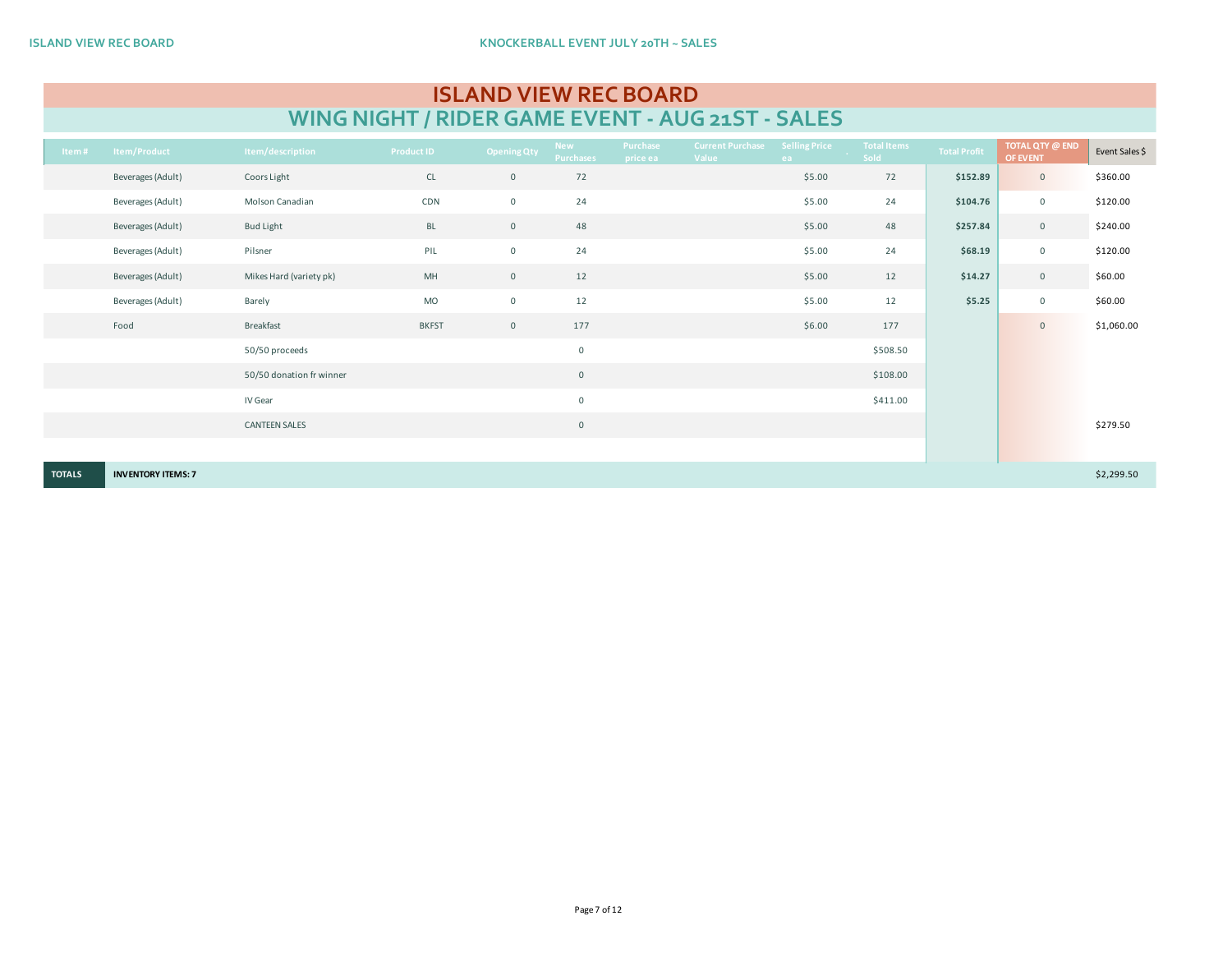### **WING NIGHT / RIDER GAME EVENT EXPENSES**

| Item# | Date              | <b>Purchased From</b>       | <b>Total Amt</b> | Event/Description                 | <b>Reimbursed To:</b> |
|-------|-------------------|-----------------------------|------------------|-----------------------------------|-----------------------|
|       | August 18, 2021   | Sobeys Liquor               | \$475.57         | Liquor for Wing Night -Rider Game | Malcolm & Lois Manz   |
|       | August 18, 2021   | Centennial                  | \$825.00         | Chicken Wings                     | Malcolm & Lois Manz   |
|       | September 3, 2021 | Big Bobs                    | \$90.00          | Sausage                           | Nancy Kaweski         |
|       | September 1, 2021 | Costco                      | \$19.58          | Pancake Mix                       | Paid Interac fr Acct  |
|       | August 20, 2021   | Costco                      | \$21.68          | Sauces for wings                  | Calvin Becker         |
|       | August 20, 2021   | Wholesale Club              | \$24.70          | Sauces for wings                  | Calvin Becker         |
|       | August 20, 2021   | <b>SLGA</b>                 | \$84.00          | Liquor Permit                     | Cara Flaman           |
|       |                   | <b>TOTAL EVENT EXPENSES</b> | \$1,540.53       |                                   |                       |

| WING NIGHT SALES     | \$2,299.50   |
|----------------------|--------------|
| LESS EVENT EXPENSES  | $-51,540.53$ |
| PLUS 50/50 SALES     | \$508.50     |
| PLUS IV GEAR REVENUE | \$411.00     |
| TOTAL NET PROFIT     | \$1,678.47   |

TOTAL SALES = \$2,299.50 + 508.50 + 411.00 + 108.00 50/50 DONATION = \$3,327.00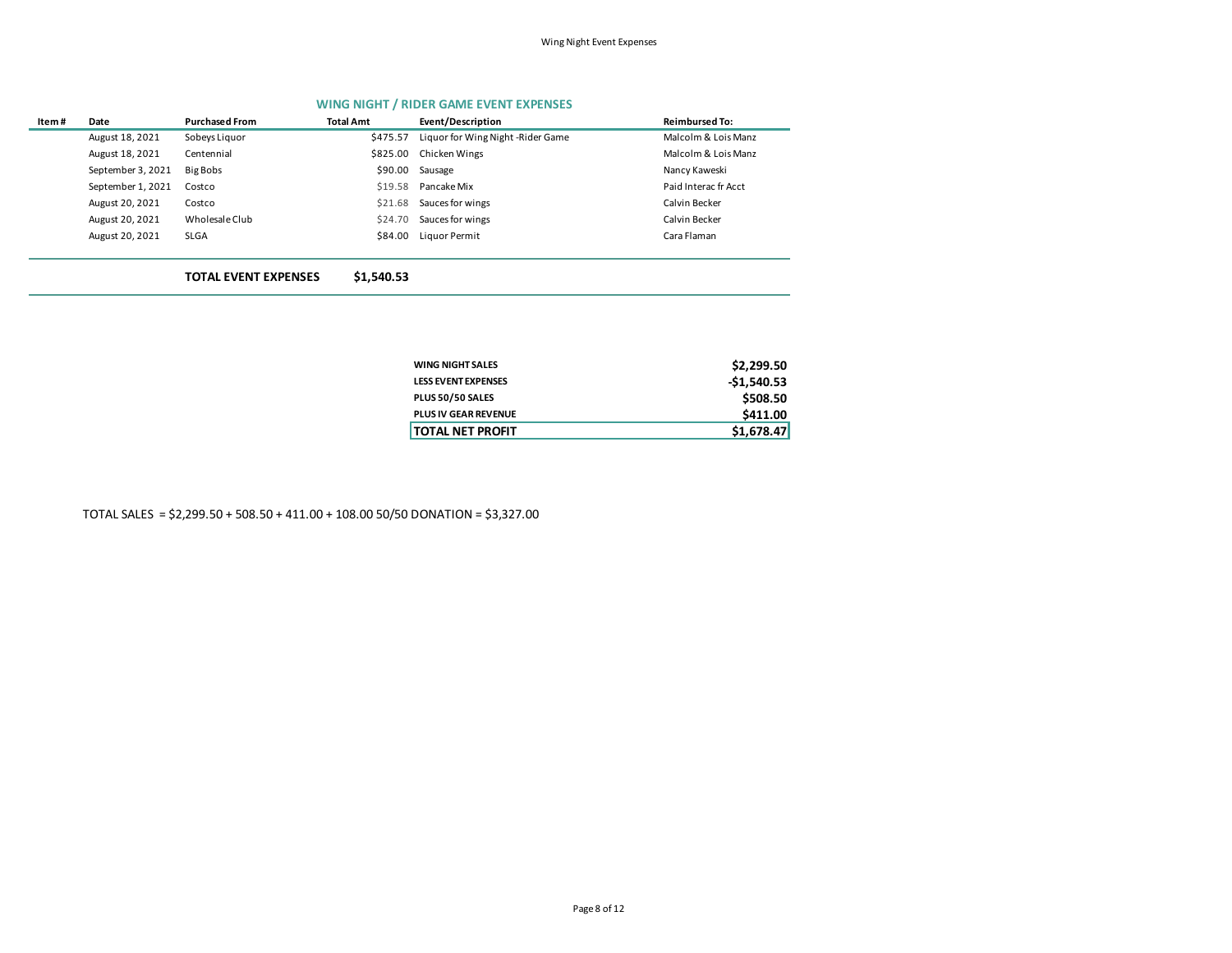|               |                           |                       |                                               |                    |                                | <b>ISLAND VIEW REC BOARD</b> |                                            |                          |        |                            |                     |                                    |                |
|---------------|---------------------------|-----------------------|-----------------------------------------------|--------------------|--------------------------------|------------------------------|--------------------------------------------|--------------------------|--------|----------------------------|---------------------|------------------------------------|----------------|
|               |                           |                       | FINAL PANCAKE BREAKFAST - SEPTEMBER 4TH, 2021 |                    |                                |                              |                                            |                          |        |                            |                     |                                    |                |
| Item#         | Item/Product              | Item/description      | <b>Product ID</b>                             | <b>Opening Qty</b> | <b>New</b><br><b>Purchases</b> | Purchase<br>price ea         | <b>Current</b><br><b>Purchase Value ea</b> | Selling Price Profit Per |        | <b>Total Items</b><br>Sold | <b>Total Profit</b> | <b>TOTAL QTY @ END</b><br>OF EVENT | Event Sales \$ |
|               | Food                      | Pancake Breakfast     | <b>FTBL</b>                                   |                    | $\mathbf 0$                    |                              | \$0.00                                     | \$6.00                   | \$6.00 | 100                        | \$600.00            | $\mathbf{0}$                       | \$600.00       |
|               | Food                      | REMAINING FOOD SALES  |                                               |                    |                                |                              |                                            |                          |        |                            | \$0.00              |                                    | \$576.06       |
|               | Clothing                  | <b>Clothing Sales</b> |                                               |                    |                                |                              |                                            |                          |        |                            | \$380.00            |                                    |                |
|               |                           |                       |                                               |                    |                                |                              |                                            |                          |        |                            | \$0.00              |                                    |                |
| <b>TOTALS</b> | <b>INVENTORY ITEMS: 3</b> |                       |                                               |                    |                                |                              |                                            |                          |        |                            |                     |                                    | \$1,176.06     |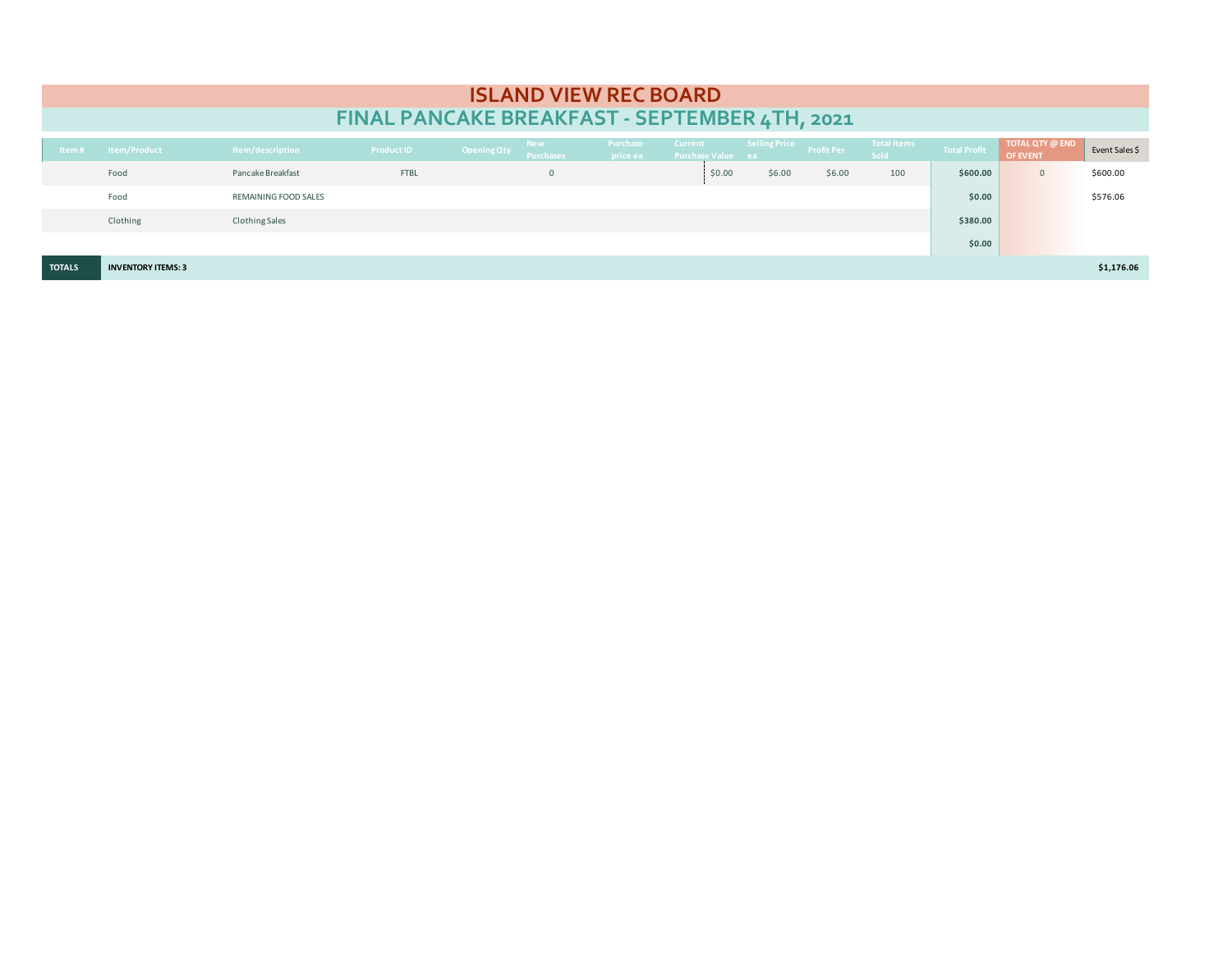|       |      |                             |                  | ALL PAYOUTS UP TO EVENT DAY (PANCAKE BREAKFAST - FINAL) |                       |  |
|-------|------|-----------------------------|------------------|---------------------------------------------------------|-----------------------|--|
| ltem# | Date | <b>Purchased From</b>       | <b>Total Amt</b> | Event/Description                                       | <b>Reimbursed To:</b> |  |
|       |      |                             | \$0.00           |                                                         |                       |  |
|       |      |                             |                  |                                                         |                       |  |
|       |      |                             |                  |                                                         |                       |  |
|       |      |                             |                  |                                                         |                       |  |
|       |      | <b>TOTAL EVENT EXPENSES</b> | \$0.00           |                                                         |                       |  |
|       |      |                             |                  |                                                         |                       |  |
|       |      |                             |                  |                                                         |                       |  |
|       |      |                             |                  |                                                         |                       |  |
|       |      |                             |                  | <b>PANCAKE BREAKFAST SALES</b>                          |                       |  |
|       |      |                             |                  |                                                         | \$600.00              |  |
|       |      |                             |                  | <b>LESS EVENT EXPENSES</b>                              | \$0.00                |  |
|       |      |                             |                  | <b>KITCHEN SALE</b>                                     | \$576.06              |  |
|       |      |                             |                  | <b>IV GEAR SALES</b>                                    | \$380.00              |  |

**TOTAL NET PROFIT 61.556.06** 

TOTAL SALES = 600.00 + 576.06 + 380.00 + 3.00 TIP = \$1,559.06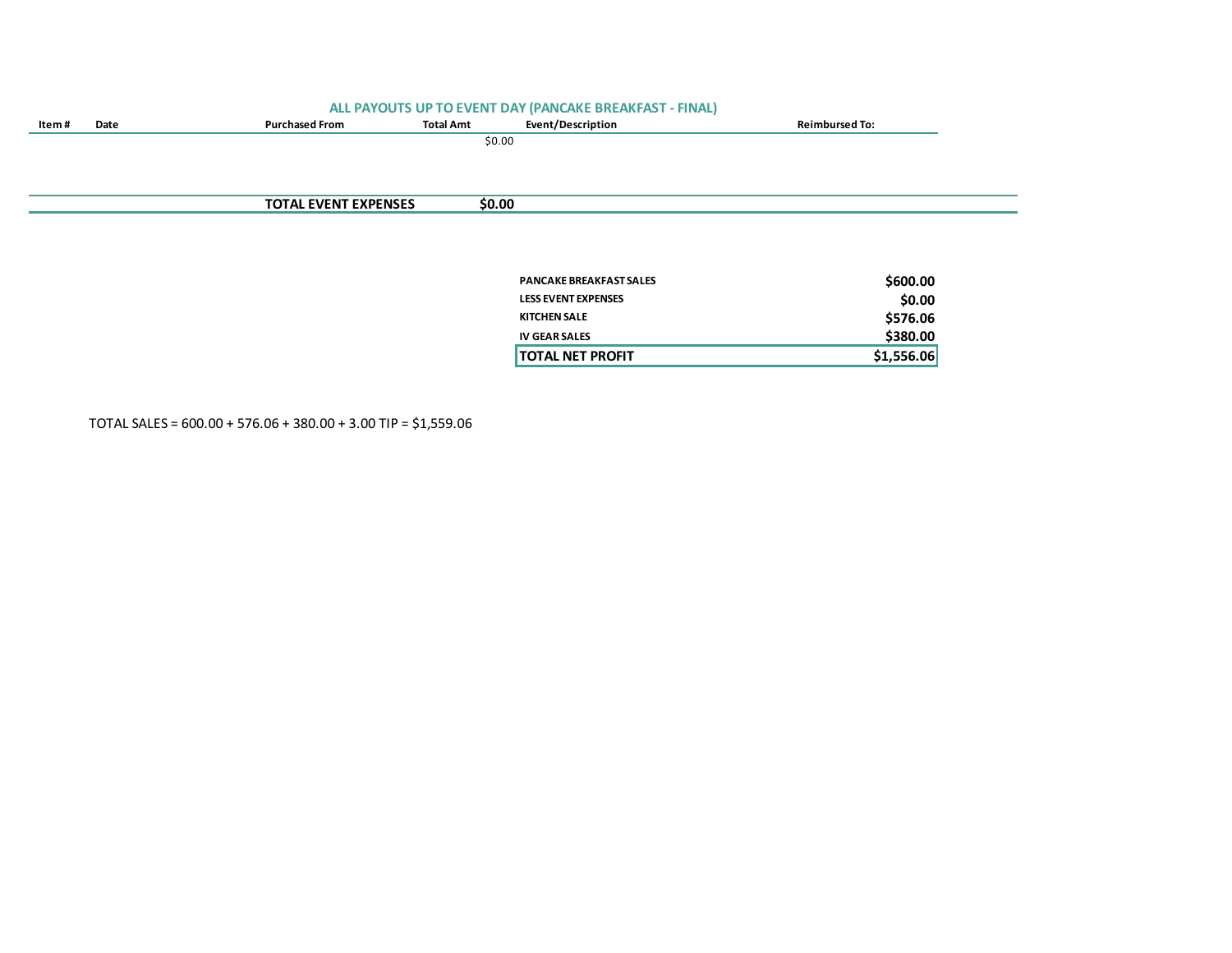## **NON EVENT SPECIFIC EXPENSES**

| Date              | <b>Purchased From</b>   | <b>Total Amt</b>               | Event/Description                                 | <b>Reimbursed To:</b> |
|-------------------|-------------------------|--------------------------------|---------------------------------------------------|-----------------------|
| <b>JUNE 25/21</b> | <b>WHOLESALE CLUB</b>   | \$69.07                        | Kids Camp                                         | PD BY INTERAC         |
| <b>JUNE 30/20</b> | <b>BULYEA GROCERY</b>   | \$10.00                        | <b>WATER</b>                                      | Malcolm & Lois Manz   |
| JUNE 30/21        | COSTCO                  | \$78.09                        | FORKS, KNIFES, SPOONS/KIDS CAMP SNACKS            | PD BY INTERAC<br>1    |
| JUNE 30/21        | <b>WHOLESALE CLUB</b>   | \$161.13                       | KITCHEN ITEMS / CHECK PADS/KIDS CAMP              | PD BY INTERAC<br>2    |
| <b>JULY 2/21</b>  | <b>WHOLESALE CLUB</b>   | \$251.83                       | COFFEE/DISHSOAP/DISINFECTANT/BUTTER ETC           | Cara Flaman           |
| <b>JULY 2/21</b>  | <b>WHOLESALE CLUB</b>   | \$174.03                       | Kids Camp                                         | Cara Flaman           |
| JUNE 30/21        | <b>LESLIE WILKER</b>    | \$640.62                       | <b>KIDS CAMP BUDGET</b>                           | *<br>PD BY ETRANSFER  |
| JULY 13/21        | MICHAEL'S CDA           | \$44.92                        | <b>FOR APRONS</b>                                 | PD BY INTERAC         |
| <b>JUNE 16/21</b> | A1 PARTY STORE          | \$32.97                        | 50/50 TICKETS                                     | PD BY INTERAC         |
| <b>JUNE 28/21</b> | LOWE'S                  | \$603.84                       | <b>GAS GRIDDLE</b>                                | <b>BLAIR WAGNER</b>   |
| JULY 20/21        | <b>DIGGERS</b>          | \$113.78                       | <b>PROPANE</b>                                    | Malcolm & Lois Man    |
| July 28, 2021     | Costco                  | \$95.08                        | Tumblers & Pop                                    | Nancy Kaweski<br>3    |
| July 28, 2021     | <b>BULYEA GROCERY</b>   | \$10.00                        | <b>WATER</b>                                      | Malcolm & Lois Man    |
| July 29, 2021     | LifeguardDepot.com      | \$401.52                       | <b>Water Safety</b>                               | Cara Flaman           |
| July 29, 2021     | Wholesale Club          | \$17.48                        | Plates                                            | Cara Flaman           |
| July 29, 2021     | Wholesale Club          | \$204.79                       | Ketchup, Mustard, Relish, Oil, Fries, Rings       | Cara Flaman           |
| July 27, 2021     | A! Party Store          | \$138.75                       | Candy Floss crystals, popcorn, 50/50 Tickets      | Interac fr Acct       |
| July 20, 2021     | Amazon.ca               | \$217.76                       | Pickleball nets                                   | Cara Flaman           |
| July 11, 2021     | Cassie Kiel             | \$400.00                       | <b>Water Safety</b>                               | Etsfr fr Acct         |
| July 30, 2021     | Wholesale Club          | \$77.80                        | Peanut Butter, Cheese, Hot dogs, buns             | Interac fr Acct       |
|                   | Wholesale Club          | \$101.01<br>$\frac{523.21}{5}$ | Paper containers                                  | Interac fr Acct       |
| August 10, 2021   | Costco                  | \$44.38                        | <b>Tumblers</b>                                   | Nancy Kaweski         |
| August 9, 2021    | <b>Wholesale Blanks</b> | \$161.64                       | Koozies                                           | Nancy Kaweski         |
| August 27, 2021   | Amazon                  | \$99.74                        | Community Exp = Kids Basketball System            | Nancy Kaweski         |
| August 27, 2021   | <b>Flaman Sales</b>     | \$3,088.02                     | <b>Basketball Backstop &amp; Nets</b>             | Etsfr to RVIV         |
| August 29, 2021   | Toys R Us               | \$52.90                        | Kids Camp Exp                                     | Paid Interac fr Acct  |
| August 13, 2021   | Walmart                 | \$155.03                       | Kids Camp - Basketballs, pickleball, football etc | Paid Interac fr Acct  |
| August 27, 2021   | <b>RVIV</b>             | \$2,492.35                     | Community Exp = Firework Portion                  | Ettsfr to RVIV        |
| May 10, 2021      | <b>Flaman Fitness</b>   | \$254.19                       | Rings & Infant Seat for Playgound Equip           | Cara Flaman           |
| August 29, 2021   | Canadian Tire           | \$447.53                       | Community Exp - Deck boxes for Basketball Ct      | Paid Interac fr Acct  |
| July 29, 2021     | COSTCO                  | \$12.77                        | POP                                               | Nancy Kaweski         |
|                   |                         | \$10.575.22                    | TOTAL NON-EVENT SPECIFIC EXPENSES                 |                       |

 $1)$ \$46.37 + 31.72 2)\$60.32 + 100.81 3)\$44.38 + 50.70

\*\$1,000 ETRANSFERED TO LESLIE WITH \$359.38 RETURNED( BY EFT) FROM LESLIE

### **General Expenses:**

| $\ast$ | <b>Bulyea Groceries</b> | \$10.00 Water |                               |
|--------|-------------------------|---------------|-------------------------------|
| $\ast$ | Costco                  |               | \$46.37 Disposable cutlery    |
| $\ast$ | Wholesale Club          |               | \$60.32 Kitchen items         |
| $\ast$ | Wholesale Club          |               | \$251.83 Coffee, dish soap, s |
| $\ast$ | Michael's               |               | \$44.92 Vinyl for Aprons      |
| $\ast$ | A1 Party Store          |               | \$32.97 Tickets for 50/50     |
|        | Wholesale Club          |               | \$17.48 Plates                |
|        | Wholesale Club          |               | \$23.21 Paper containers      |
|        | <b>Bulyea Groceries</b> | \$10.00 Water |                               |
|        | <b>Diggers</b>          |               | \$113.78 Propane              |
|        |                         |               |                               |

| $\ast$ | <b>Bulyea Groceries</b> | \$10.00 Water                                             |
|--------|-------------------------|-----------------------------------------------------------|
|        |                         |                                                           |
| $\ast$ | Costco                  | \$46.37 Disposable cutlery                                |
| $\ast$ | Wholesale Club          | \$60.32 Kitchen items                                     |
| $\ast$ | Wholesale Club          | \$251.83 Coffee, dish soap, sponges, syrup, ketchup, tang |
| $\ast$ | Michael's               | \$44.92 Vinyl for Aprons                                  |
| $\ast$ | A1 Party Store          | \$32.97 Tickets for 50/50                                 |
|        | Wholesale Club          | \$17.48 Plates                                            |
|        | Wholesale Club          | \$23.21 Paper containers                                  |
|        | <b>Bulyea Groceries</b> | \$10.00 Water                                             |
|        | <b>Diggers</b>          | \$113.78 Propane                                          |
|        |                         |                                                           |

**\$610.88 TOTAL GENERAL EXPENSES**

# **Community Expenses**

|                 | Leslie Wilker         | \$640.62   | Kids camp activities, snacks, outings             |
|-----------------|-----------------------|------------|---------------------------------------------------|
| $\ast$          | Costco                | \$31.72    | Welch's & Trail Mix snacks                        |
| $\ast$          | Wholesale Club        | \$100.81   | Vinyl gloves, bags                                |
| $\ast$          | Wholesale Club        | \$174.03   | Pop, Snacks, Water, Juice,                        |
| June 25, 2021   | Wholesale Club        | \$69.07    | Kids Camp Exp                                     |
| August 29, 2021 | Toys R Us             | \$52.90    | Kids Camp Exp                                     |
| August 13, 2021 | Walmart               | \$155.03   | Kids Camp - Basketballs, pcikleball, football etc |
| August 27, 2021 | Amazon                | \$99.74    | Community Exp = Kids Basketball System            |
| August 27, 2021 | <b>RVIV</b>           | \$2.492.35 | Community Exp = Firework Portion                  |
| May 10, 2021    | <b>Flaman Fitness</b> | \$254.19   | Rings & Infant Seat for Playgound Equip           |
| August 29, 2021 | Canadian Tire         | \$447.53   | Community Exp - Deck boxes for Basketball Ct      |
| July 29, 2021   | LifeguardDepot.com    | \$401.52   | Water Safety                                      |
| July 20, 2021   | Amazon.ca             | \$217.76   | Pickleball nets                                   |
| July 11, 2021   | Cassie Kiel           | \$400.00   | Water Safety                                      |
|                 |                       |            |                                                   |

**\$5,537.27 TOTAL COMMUNITY EXPENSES**